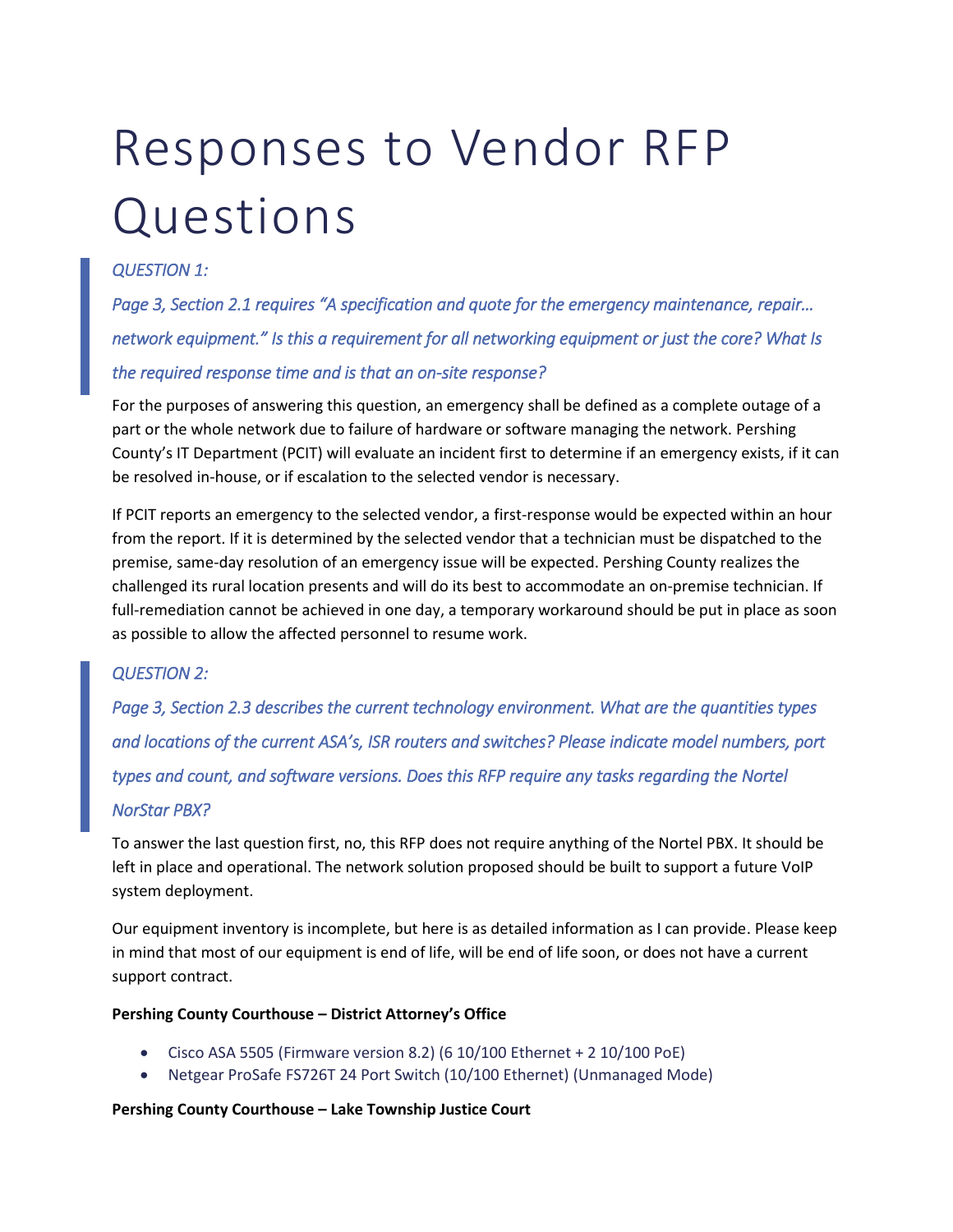- Cisco ASA 5505 (Firmware version 8.2) (6 10/100 Ethernet + 2 10/100 PoE)
- HP ProCurve 16 Port Switch (10/100 Ethernet) (Unmanaged Mode)

#### **Pershing County Courthouse – District Court Judge's Chamber/Court Clerk's Office**

• (2x) Netgear ProSafe FS726T 24 Port Switch (10/100 Ethernet) (Unmanaged Mode)

#### **Administration Building**

- $(2x)$  Cisco ASA 5505 (Firmware version 8.2) (6 10/100 Ethernet + 2 10/100 PoE)
- Cisco ISR 1921 Router (2 Fast Ethernet, 2 Gigabit Ethernet)
- Cisco 2610 Router (2 Fast Ethernet, 2 Gigabit Ethernet)
- (2x) HP 1910-48G 48 Port Switch (Unmanaged Mode) (10/100/1000 Ethernet+ 2 SFP)

#### **Road Department**

• Cisco ASA 5505 (Firmware version 8.2) (6 10/100 Ethernet + 2 10/100 PoE)

#### **County Annex Building (Cemetery Office/Child Support Division)**

- Cisco ASA 5505 (Firmware version 8.2) (6 10/100 Ethernet + 2 10/100 PoE)
- D-Link 8-Port Switch (10/100 Ethernet)
- LinkSys 4 Port Switch (10/100 Ethernet)

#### **Sheriff's Office**

- Cisco ASA 5515-X (Firmware Version 9.3)
- (2x) HP ProCurve 24 Port Switch (10/100 Ethernet)

#### **Juvenile Probation Office**

- TP-Link 4 Port Router with Built in Wi-Fi (10/100 Ethernet)
- D-Link 8 Port Switch (10/100/1000 Ethernet) (Unmanaged)

There are also some smaller Netgear, D-Link, and LinkSys switches and hubs scattered throughout the network (Typically 4 port Ethernet)

I do not have inventories for the Senior Center, Community Center, or any optional locations.

#### *QUESTION 3:*

*Page 4, Section 2.3 describes server locations and mentions there are 4 server rooms but 5 are* 

*listed. What are the 4 server rooms and is it desired to consolidate servers into the main computer* 

#### *room?*

There are 5 locations where servers are stored. It is desired to consolidate everything into one room, but there may be space limitations with the current locations. Here is a more detailed list:

#### **Pershing County Administration Building**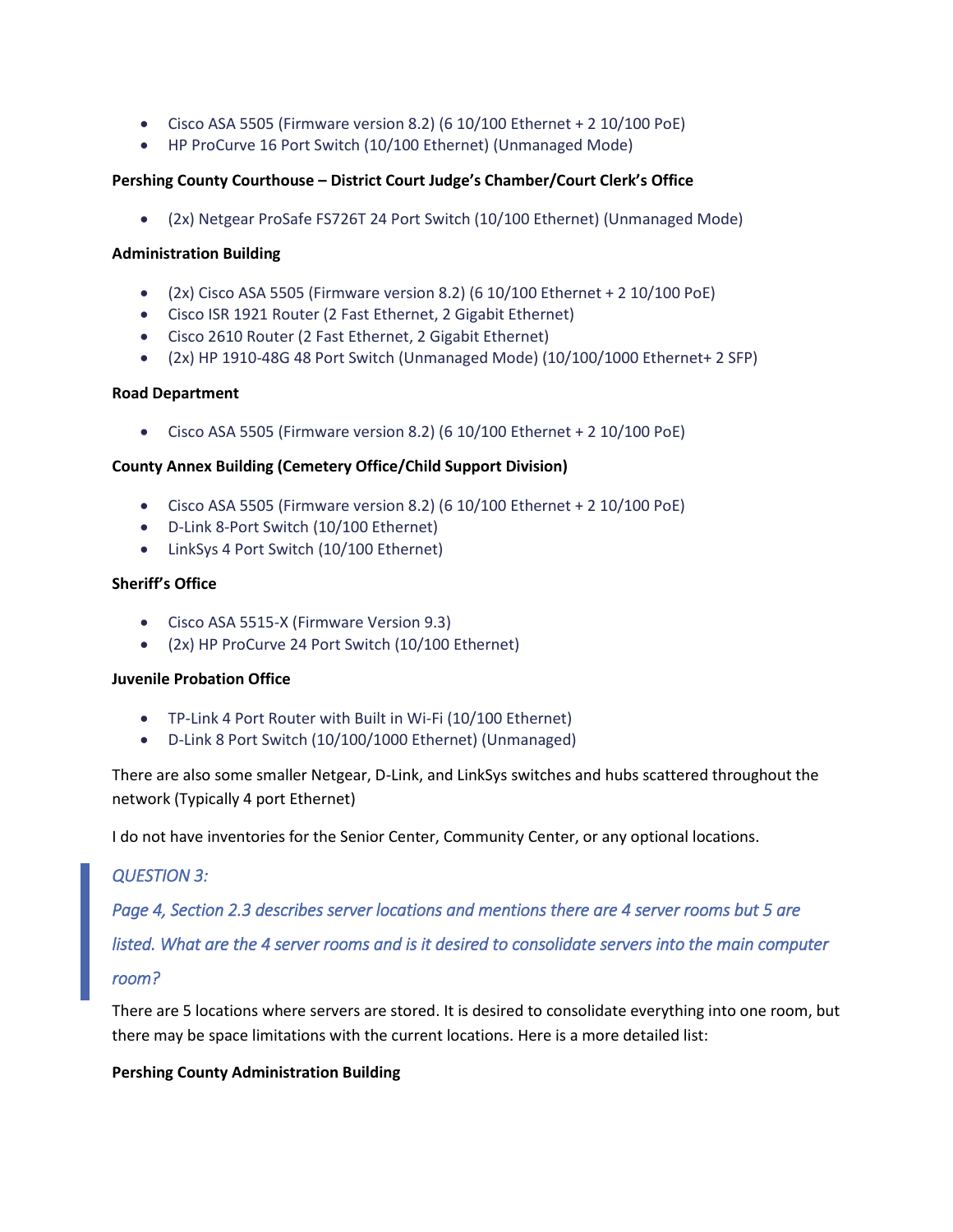Within the copy/mail/networking room is an IBM Power 7 (AS\400) tower and two racks:

- a two-post rack that contains all the networking equipment, a rack mount UPS, and a Buffalo TeraStation NAS.
- An enclosed APC NetShelter that contains all the rackmount servers and two APC UPSs. Servers are a mix of Dell PowerEdge and HPE Proliant DL 360 servers, mainly 2U. This enclosure is nearly full

#### **Pershing County Courthouse – District Attorney's Office**

In a storage space, a 1U Dell rackmount is secured in a half-height server enclosure (I believe it is 13U).

#### **Pershing County Courthouse – District Court Judge's Chambers**

A table holds the networking equipment and a Dell PowerEdge T310 Tower.

#### **Pershing County Sheriff's Office**

A 42U 4 post rack contains all the servers (mainly Dell PowerEdge 1U and 2U, plus a PowerEdge T310 tower that is being phased out), the backup appliance and backup archive unit, camera DVR, call recorder and networking equipment for both the internal network and the ISP. This rack is nearly full.

#### **Pershing County Annex Building**

A vented closet contains a table supporting a Dell PowerEdge T310 tower.

#### *QUESTION 4:*

*Page 4, Section 2.3 also notes …" IPSec site-to-site VPN's…" What sites are interconnected and what is the transport type? Is there plans to use MPLS or MetroE transport? What is the bandwidth of the circuits at each location?* 

Current VPN Endpoints are:

Sheriff's Office →Administration Building

Sheriff's Office  $\rightarrow$  District Attorney's Office

Justice Court →Administration Building

District Attorney's Office  $\rightarrow$  Administration Building

District Attorney's Office →Justice Court

District Attorney's Office →Child Support Division

These are IPSec-L2L tunnels over AT&T DSL Internet (Typically with 20Mbps/2Mbps) except for the Sheriff's Office that uses a fixed wireless ISP (25Mbps/25Mbps). The switching method should be part of the selected vendors proposal, but the goal is to reduce the reliance on the Internet for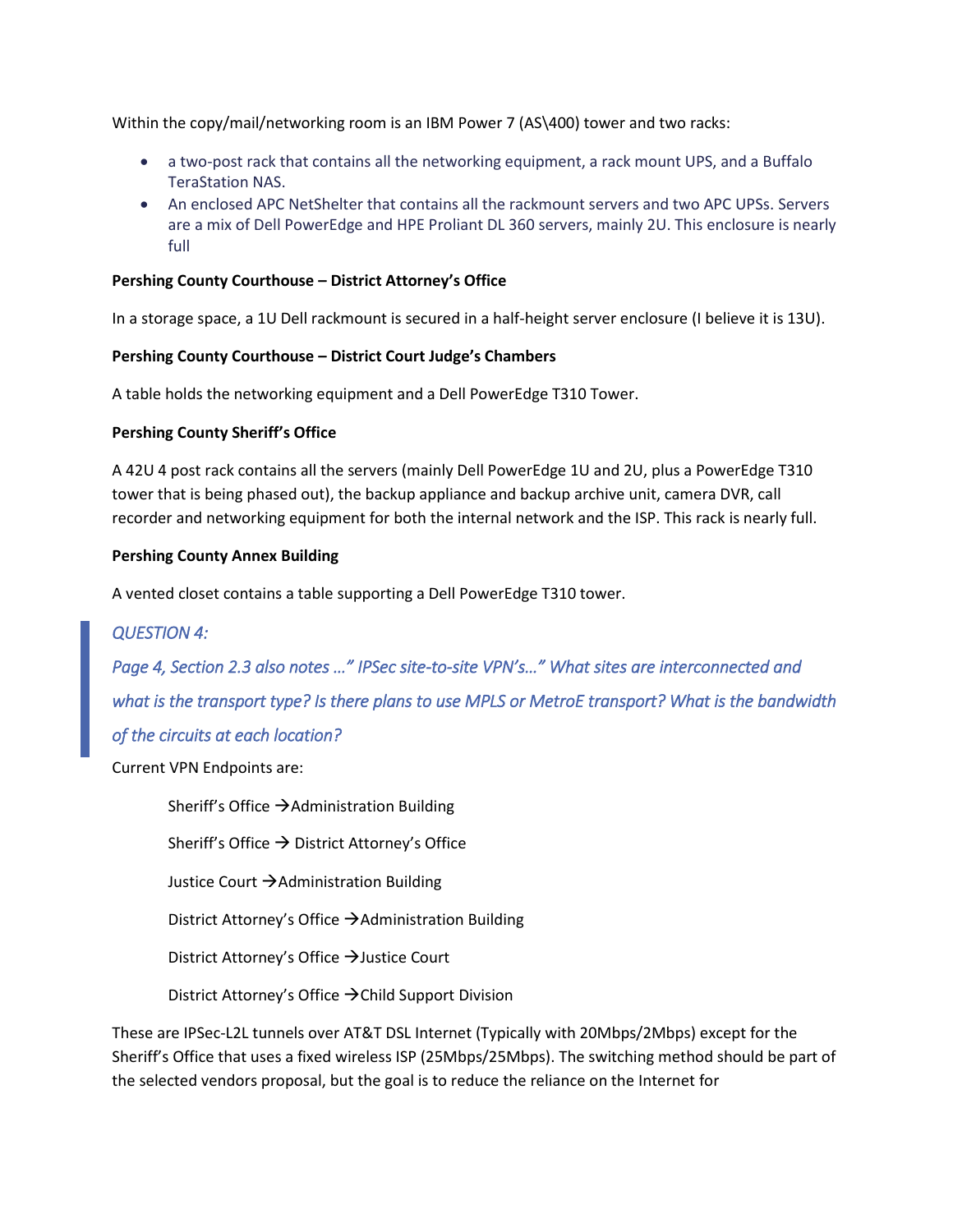interconnections between facilities. If (and when) the Internet goes down, there should be no reason a department is unable to access a file server.

#### *QUESTION 5:*

*Page 12, Section 4.1.1.1 requires discovery of the existing copper cable plant. What is the per facility cable plant today? That is, what interconnects the MDS's to the IDFs and what interconnects the access [s]witches to the devices?* 

Except for the Sheriff's office, Internet service is delivered into each facility via AT&T copper terminating at a DSL Modem. The Sheriff's office uses fixed wireless which comes in through a roof-mounted radio, and then into the building via Cat-6 Ethernet to a switch provided by the ISP (NNIS). From there, Cat-5 or -6 Ethernet connects the modem or ISP switch to access switch(es) and then out to the users. Currently the Distribution layer and the access layer are one in the same. Whether a building uses Cat-5 or Cat-6 Ethernet depends on the age of the building.

Some buildings, especially the Courthouse, will need to have the existing Ethernet re-deployed to eliminate jumps and inconsistencies. Newer buildings, like the Administration Building, may need to have additional cables deployed, but may not need work done on existing cabling.

#### *QUESTION 6:*

*For Access switches, what type, model, and quantity of switches are currently deployed? Will all or some of the current access switches need to be replaced?* 

Yes, all the current access switches will likely need to be replaced. See question 2 for details make and models. I estimate 15 switches of all sizes are currently in use.

#### *QUESTION 7:*

# *Section 4.1.3, there is mention of wireless requirement. Is wireless upgrade needed? If so, what*

# *model and quantity of AP is current[ly] in place?*

For the purposes of this RFP, there is no wireless equipment to upgrade.

There is a single NetGear 2.4GHz/5GHz access point in place in the Public Defender's office on the lower level of the courthouse and a LinkSys WiFi router in the Buildings and Grounds office, also on the lower level of the courthouse. Otherwise, the AT&T DSL modems have Wi-Fi built in that most departments have elected to leave turned off.

In the Sheriff's Office, the ISP has provided Ubquiti wireless access points. I do not have the model number, but there is at least two.

#### *QUESTION 8:*

*Will existing IP connection(s) be added to the hub and spoke topology proposed in the RFP, or will there be a separate RFP for the new IP connections?*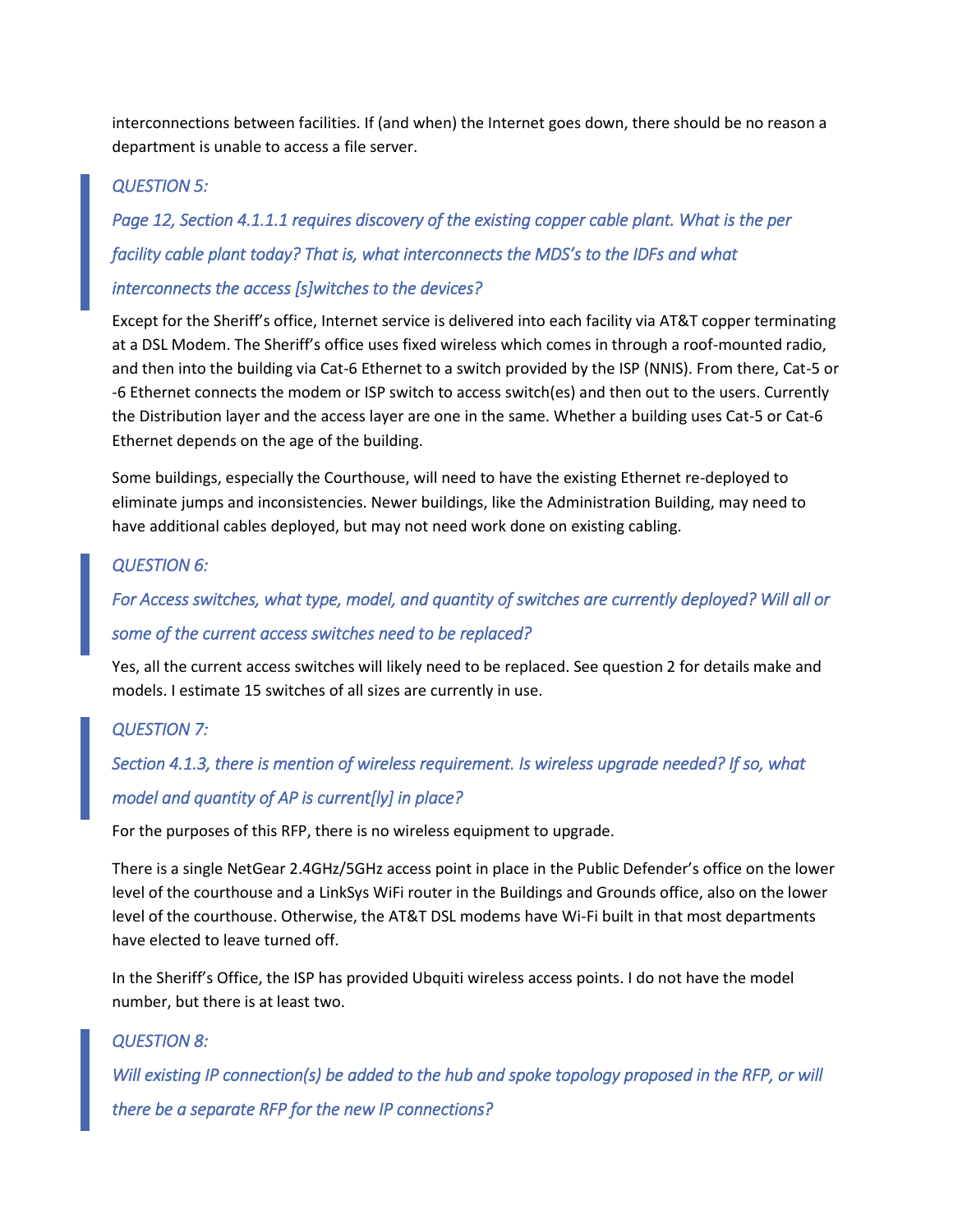We desire a turnkey solution. Providing the solution will likely require new IP connections and updating network devices with those connections.

# *QUESTION 9:*

*In the RFP you have requested "Network resilience with 99.99999% uptime." Network resilience touches a very wide range of topics but focuses on protection from operation faults and avoiding equipment failure; are there specific Service Level Specifications for uptime, jitter and latency that are also required under this RFP?* 

First, the "seven nines" requirement is a typo. "Five nines" or 99.999% uptime is the desired goal. This will be reflected in the following questions. Since the network specifications are to build ensure VoIP readiness, jitter, uptime, and latency goals should be appropriate for reliable voice communications. We do not intend to implement virtual desktop solutions or extensive video conferencing solutions.

Acceptable tolerances for VoIP ready networks should follow industry best practices as follows:

- Jitter should be below 30ms.
- Packet loss shouldn't be more than 1%.
- Network latency should not go over 150ms.

Flexibility with these tolerances can be managed using QoS features to prioritize VoIP traffic and allow data traffic to have higher tolerance for jitter, latency, and packet loss.

#### *QUESTION 10:*

*Is the Network resilience with [99.999%] uptime requirement limited to the "Server locations"* 

#### *specified in the RFP?*

The 99.999% uptime requirement is limited to the required locations within City of Lovelock. The optional locations will accept best effort to reach that uptime goal.

#### *QUESTION 11:*

*To facilitate the Network resilience with [99.999%] uptime requirement,* 

*a. Will the county provide dual, diverse, and surge protected power feeds at each location, or is this expected to be provided by the provider?* 

*b. Will 24/7 access to each location be available to facilitate post-installation operations? (utilizing secured badges issued to provider staff, or otherwise)* 

If additional electrical circuits are required by the selected proposal, we will work with certified electricians to provide them. Any equipment such as UPS appliances, PDUs, and line conditioners should be part of the proposal.

Accommodations for after-hours access can be arranged if determined to be necessary.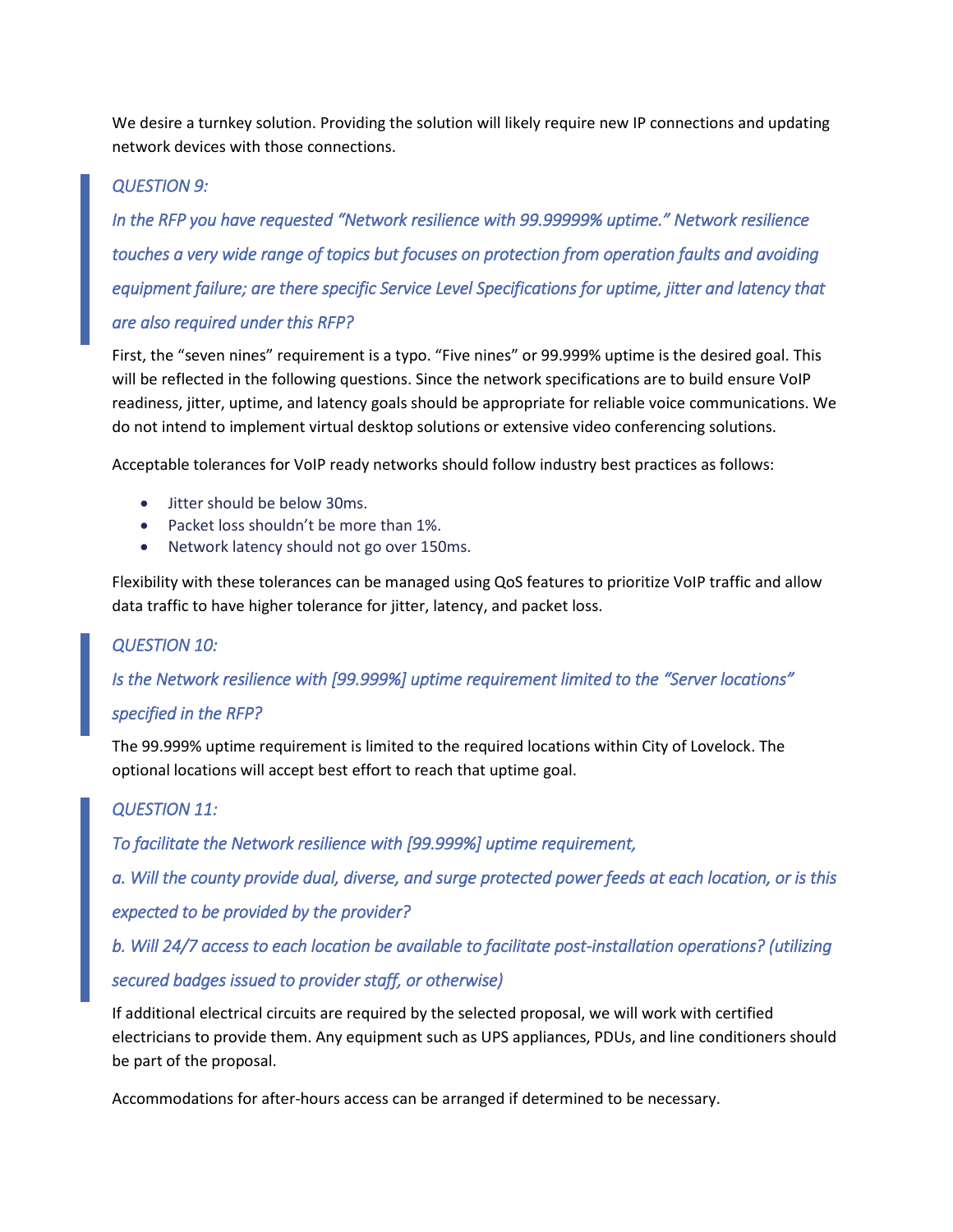#### *QUESTION 12:*

*Are diverse/failover connectivity solutions expected/anticipated in response to this RFP to achieve the network resilience with [99.999%] uptime requirement? If so, will these proposed diverse/failover connectivity solutions have a lower throughput capacity threshold permitted, as fiber connectivity cannot truly be matched by alternate delivery methods? Will real property lease rights (e.g. for rooftop access) be provided by the county to the provider for diverse/failover connectivity solution access to the facilities? Can you provide a template of the lease agreement that would be utilized?* 

High availability/failover solutions are anticipated, especially in the network core and distribution. Lower throughput capacity for failover solutions are accepted. Real property lease rights must be approved by the Board of Commissioners and arranged through the District Attorney, who acts as the Commissioners' legal counsel. I do not currently have access to a template of the lease agreement.

## *QUESTION 13:*

*For non-fiber based connections, would you like options for DIA with self-firewalled design, or EVPL Spoke Hub connections pooled to the fiber locations. Has this variable been factored into the Network resilience with [99.999%] uptime requirement? Further, for sites requiring non-fiber connectivity, what will be the Network resilience requirement, as fiber connectivity network capabilities cannot truly be matched by alternate delivery methods?* 

For any of the optional locations, fiber or otherwise, Dedicated Internet Access (DIA) is an acceptable alternative. Ethernet Virtual Private Line (EVPL) is not necessary. These locations have not been factored into the 99.999% uptime requirement. Because of the distance and rural nature of the locations, the vendor should provide an estimate of best effort resilience for that location.

#### *QUESTION 14:*

*Are scalable throughput options for each location required (e.g. 100, 250, 500, 1000mbps)? This question applies to both fiber an non-fiber connections.* 

Scalable throughput options are not required but are encouraged.

#### *QUESTION 15:*

*When planning a robust high user network, a common oversubscription metric for Internet access and any to any LAN communication per user is typically a 10:1 or 5:1. Is your request for 1G to 10G taking into account oversubscription? If so please share your model for us.*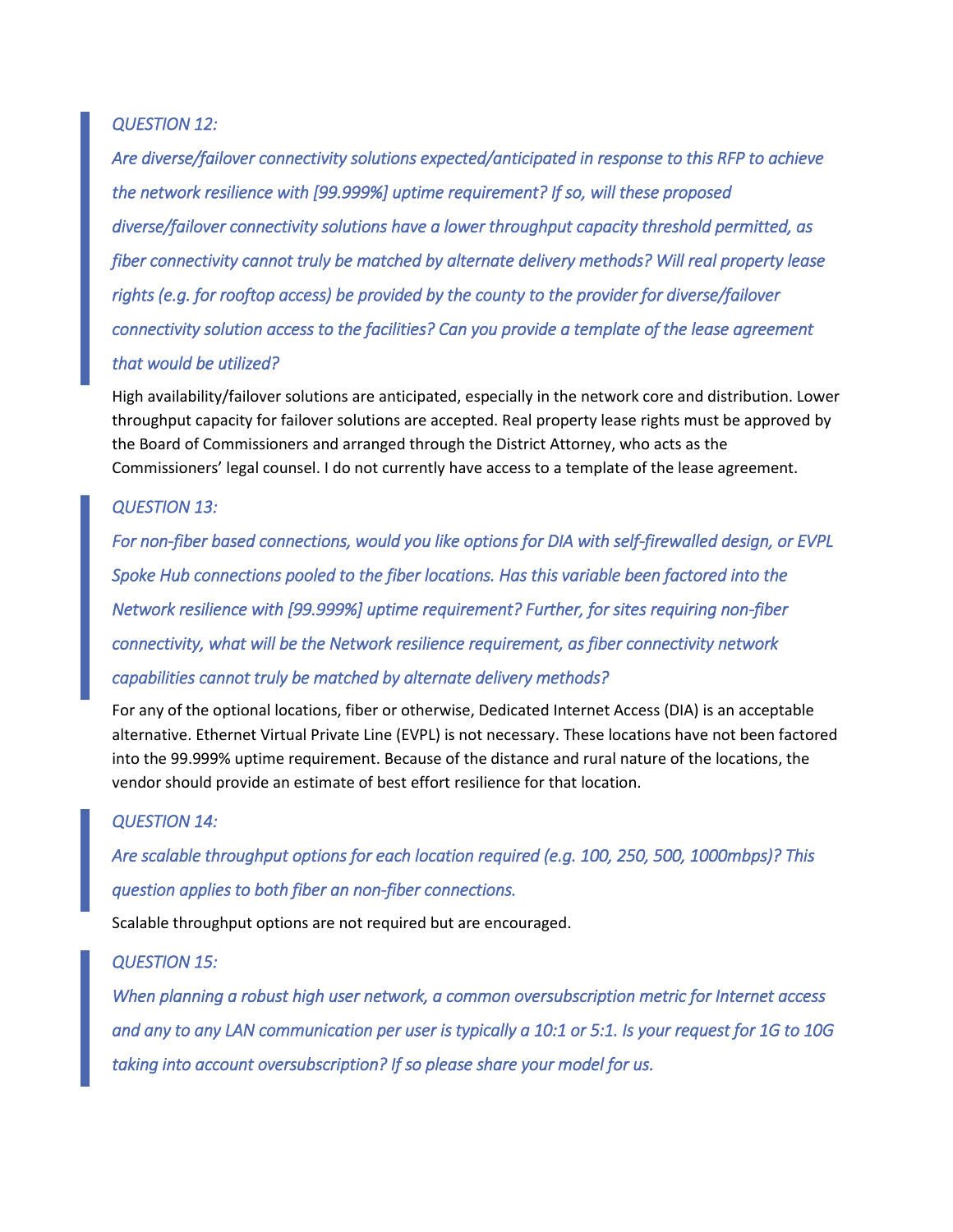No, the request for 1Gb to the Internet and 10Gb within the LAN is to account for future projects including backup replication, SAN deployment, and other data center upgrades. It is possible that ingress and egress throughput requirements may change as cloud-base technologies are considered and implemented.

## *QUESTION 16:*

*Will you be using port teaming on the LAN side a s a fail over option in order to increase availability to trunked locations? Is this how you are arriving at the Network resilience with [99.999%] uptime requirement? If not, what protection schemes will you be implementing to achieve the Network resilience with [99.999%] uptime requirement, as currently no WAN provider may be able to meet the this specification [NOTE: Because of the corrected uptime requirement, this is likely much more realizable]?* 

Port teaming is one of several methods for we have considered for network resilience. Another we had considered was a full mesh topology. We encourage vendors to recommend the solution that best fits with their response.

#### *QUESTION 17:*

*Do you have a network diagram that you can share with us detailing your LAN design?* 

- *a. How many (if any) external IPs are needed?*
- *b. Can you show tagged and untagged planned network?*
- *c. Can you show VLAN bridged locations?*
- *d. Will your local servers implement active directory access over LAN and WAN?*
- *e. Will be using and prioritizing VPN access?*

*f. What percent of the link do you plan on using for LAN based traffic vs. percentage for Internet access?* 

*g. How many estimated devices per location or per user?* 

*h. If there is no network diagram available, please provide description of internal network* 

#### *connectivity*

There are no network diagrams that show the current networks as built. I have been attempting over the last year to create those diagrams and will include them with this response.

- a. We would need at least 9 external IP addresses, but would prefer 12.
- b. Our current network does not implement VLAN tagging. I've attached an example of one VLAN deployment we were considering. This would be part of the work done in Phase 2 of the project.
- c. See above.